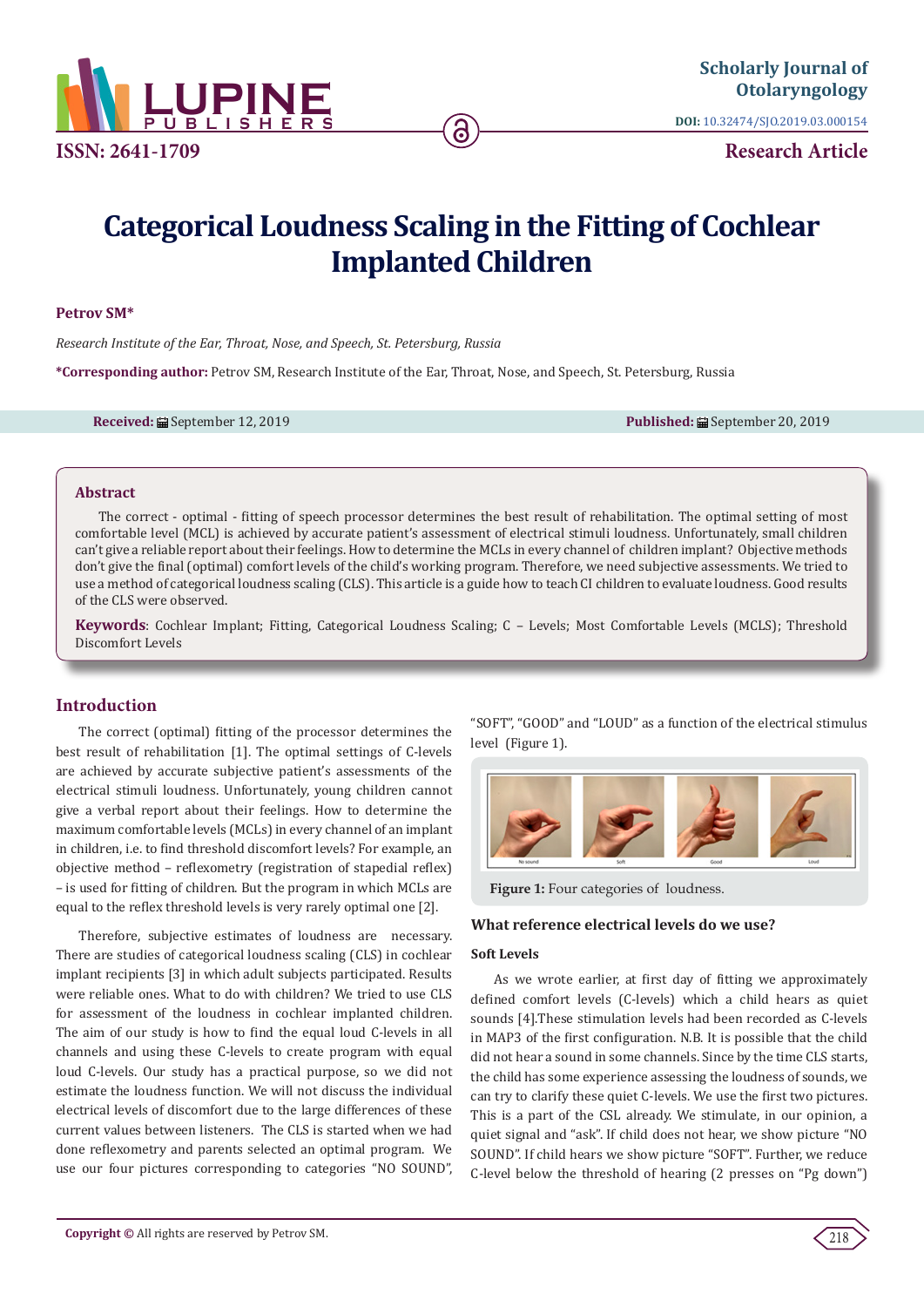and stimulate. We show squeezed fingers – "NO SOUND". We repeat stimulation on different electrical levels involving the child in this game-study.

#### **Loud Levels**

By the time the CLS will be performed at relatively loud С-levels, we had done a reflexometry. How it is performed was described in our article [5]. N.B. In the case of absence of intraoperative ipsilateral reflex, it is impossible to exclude the presence of the contralateral reflex. We created a reflex-program with C-levels equal to the threshold levels of the reflex and recorded it as MAP2 of new configuration. It is known that different children can hear the different intensity of the sounds (from not too loud to loud) at the program where C-levels are equal to reflex threshold levels (our MAP 2). From this reflex-program we had created 3 programs and write them into the configuration. The first MAP is 3 steps lower, and 3-rd and 4-th maps are 3 and 6 steps louder correspondingly. In accordance with our instruction-explanation ("Program is optimal one if your child sometimes hears loud sounds" [6] speech therapists and parents selected optimal (working) program. It should be noted that almost all patients successfully use programs with C-levels above the reflex threshold levels by 3-6 steps (MAP3 and MAP4) [7] and even more. This is normal physiological phenomenon.

When we fit the patient without intraoperative reflex we work in accordance with the standard algorithm of fitting [8]. We gradually increase (in parallel) C-levels at all the electrodes until the parents and we'll see that some program is loud one. Below this program is a working program (the optimal). Threshold levels are set to 10 percent of C-levels. Using this working program children respond well to all sounds and do not display negative reaction when surrounding sounds are the loud ones. Children can use a louder program in a quiet environment, but a child does not like it in a loud environment (according to parents' comment). For the purposes of the CLS we use the test program, in which C-levels are less than levels of working program by 3 steps.

Why do we use a program less than optimal one for CLS? The child uses the optimal program in everyday life without problems, but when he will hear a sequence of long-term (300 ms) stimuli with an interval of 300 ms (SWEEP mode) on the one channel at maximal C-levels, the sensation can be unpleasant. N.B. Before CLS, it is necessary to visually assess the child's reaction to the presentation of single and SWEEP stimuli at the C - levels of the test program - is there any negative reaction? Quite possible that child will not like the maximum C-levels of test program on some channels. C-levels in such channels must be corrected. Corrected C-levels of this test program will be used as loud sounds of the "LOUD" picture.

#### **So. What do we have for our research?**

A child hears and orients in sounds in accordance with an information of speech therapists and parents. Parents and teachers have identified a working program that the child uses without problems in all sound environments. Its C-levels are equal (very

very rarely) or higher (almost all patients) than threshold levels of stapedial reflex. A child uses CI readily, in the morning the child asks to wear CI himself. A child indicates that the optimal program is the best one. (We asked parents to switch on processor at the first program –the child indicated to change the program). We know approximate loudness of some electrical levels. We know electrical levels, where the child hears quietly. We know where the child hears loudly - at C-levels of the test program. We know where the child hears well- in the area of the third quarter of the dynamic range of the audible current. The child has some experience of distinction between "SOFT" levels and "NO SOUND". We can start the Categorical Loudness Scaling.

#### **Methodics**

#### **How Do We Perform Categorical Loudness Scaling?**

 We use SWEEP stimulation, i.e. we provide a sequence of identical stimuli of the same amplitude on one channel. The duration of stimuli is 300 ms, the interval between them is 300 ms. SWEEP stimulation is started by pressing down the "Enter" button. The duration of the stimulation is determined by the duration of pressing the "Enter" key and the reaction of the child. We start CLS with a channel with a central frequency in the area of 800-1000Hz. We use categories "NO SOUND", "SOFT", "GOOD" and "LOUD" as a function of the electrical stimulus level. At first, we show our fig. 1 to the child. Child already has some experience in categories "NO SOUND" and SOFT". We show signs with our fingers and explain what the volumes of the sound the child will hear in his (her) head (ear). Owing to our practice, we think that our pictures are more understandable and natural signs for description of child's own sensation than a circle, squares, cubes etc. These signs are easier to repeat by children. Children may understand meaning of these signs from the birth.

We explain to the child that now we will stimulate, and he will hear a sound in the head (ear). We show the second picture, repeat the sign with our fingers and transmit quiet SWEEP-stimuli. We "ask" the child. If child agrees that he hears a quiet sound, we invite him to show it in the picture or with his fingers. Switching off stimulation, we squeeze fingers, show the first picture, that now there is no signal. Next, we show that we are going to increase the sound. We increase C-levels to 60% of the C-level of test program. We show the "GOOD" picture, raise our thumb and send SWEEP-stimuli. "Ask". If child agrees, we invite him to show it in the picture or with his fingers. Switching off stimulation, we are clenching fingers, show that now there is no signal. The child agrees. Changing the electrical levels up-down we show with our fingers and on the corresponding picture how loud the signal or no signal will be heard. We invite him to show by his fingers or at appropriate picture. That's how we perform the CLS training. After some training, a child begins to navigate in their feelings and to give real answers. When we reduce the level of stimulation the child brings own fingers closer, when we increase-move apart. Or they show the corresponding picture. He should be praised. Now we can go to the loudness estimations of the stimuli from the third

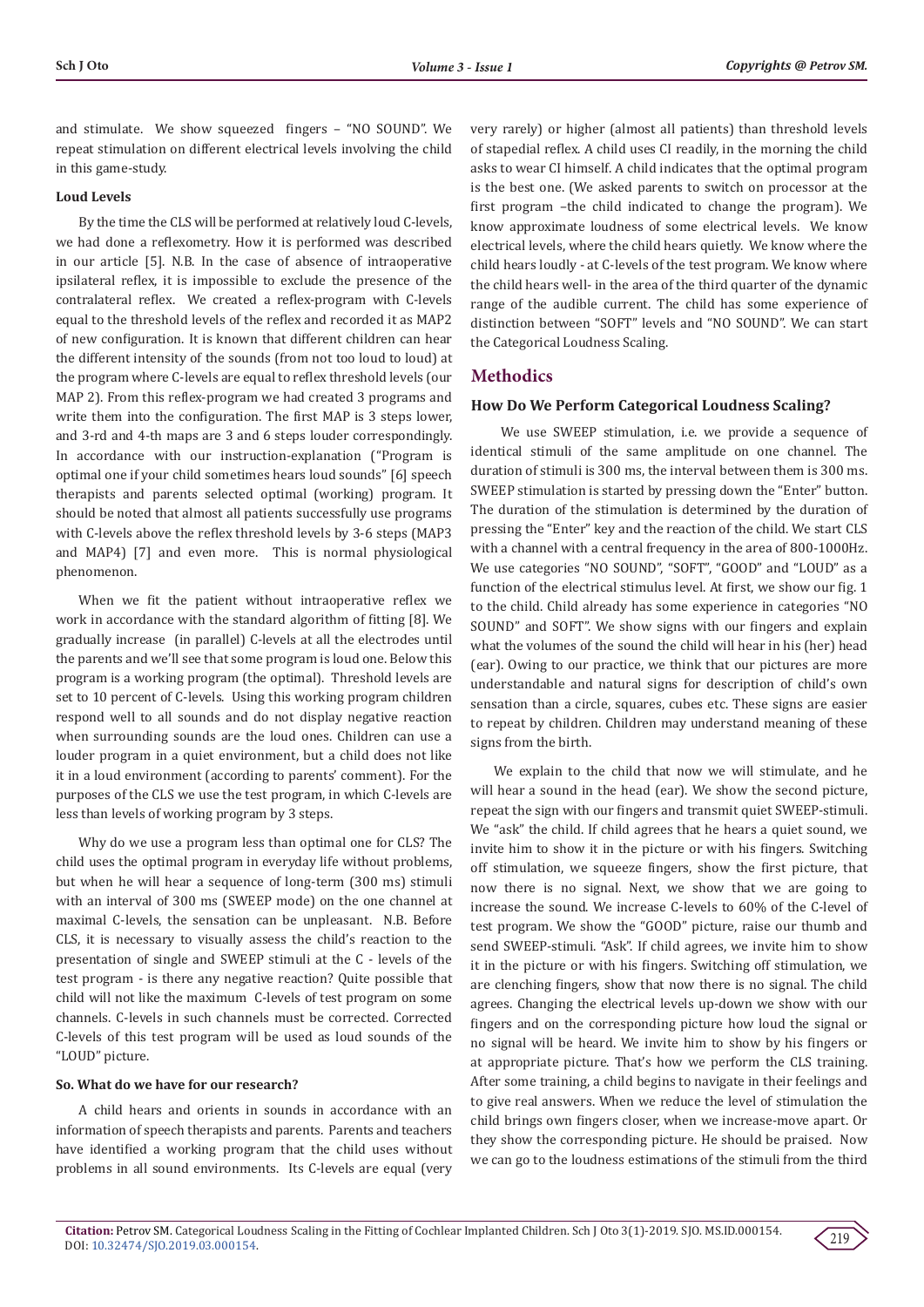quarter of the dynamic current range. When a child is assessing of the sound as "GOOD" we "ask" him if it is possible to increase the level of stimulus a little. Waiting for consent or refusal. Many children agree of our offer to slightly increase the stimulation. Then we increase C-level by 1-2 steps, stimulate and look how child displays this increase. Or by fingers, or on pictures. So, we move to the maximal C-levels of our test program where child will hear loudly i.e.to the fourth picture. Closely observe a behavior of the children during the CLS and involve them in the process!

It is curious to note that if some children show estimations of loudness not with their fingers, but with the pictures, they can show their ratings between pictures. For this reason, all four pictures must be placed in one line. Some children begin to show their estimations by the distance between palms. If the child is a contact one and cooperates with the audiologist, you can propose him to increase levels in order to gently touch the threshold discomfort levels. For this purpose, it is necessary to increase a C-levels of test program. But this is the best result. Repeated CLS measurements were done using single-electrode stimuli at a few electrode positions (sometimes all). C-levels at unmeasured electrodes were interpolated. The results were recorded. At the end of the CLS, we set equal-loud C-levels at all channels and make a program. Further, we compare these C-levels with the C-levels of working program defined by parents and teachers. We create new program with C-levels close to C-levels of working program. Since the C-levels of the created program and the working one are not the same ones, we check new program vootiue (on the child's own ear) and create one program of 3 steps lower and 2 programs by 3 and 6 steps higher. Parents choose an optimal program in accordance with our instruction-explanation [8].

During the CLS we "communicate" with the child, "ask" and "explain". Naturally, by signs: gestures, fingers, touching, facial expression and praise. We think that such a relationship is interesting to the child - child cooperates with the audiologist, we praise him for his work, correct mistakes, rejoices for the correct answer. Children tend to participate in this "research-game" with interest. We think that children are interested in judging the volume of sounds of different intensity and frequency, that's why they willingly participate in the CLS.

### **Discussion**

Children work in the CLS successfully. But loudness is a subjective evaluation. Naturally, for example, the same "LOUD" ratings of different patients will be different if they are measured in the terms of SPLs. We believe that the child himself chooses some criteria for assessing the loudness of sound and relies on it for all channels. It is quite natural for each patient to have his criterion, but we hope it is the same one for each child. Somehow it is used in repeated measurements on the different electrodes. Stable repeatable estimates are confirmation of this thesis. Every child adjusted all channels in accordance with own volume criterion. It is clear that adults also have their own criteria too, based on which they assess the loudness of the stimuli. But adult participants themselves noted difficulties in assessing the loudness of singlechannel stimuli of different spectral color. During the development of the fitting program SHCHUP [9] in which the stepped noises are used, adult patients themselves said that the estimation of the loudness of the stepped noises is easier than the loudness estimation of single-channel stimuli. Of course, children have the same difficulties. So, it is clear that the results of CLS on separate channels are not the completion of the fitting of children. The results of the detection equal loud(!) C-levels are important to configure the same equal loud levels in all channels and create a program. Despite the successful mastering of CLS by children, the last step of the fitting is the SHCHUP [9] . SHCHUP is the definition of comfortable SPLs of the stepped noises. The estimation of loudness of the stepped noises is a simpler task for experienced in CLS children too. On the base of SHCHUP's results, we create four programs in new configuration.

The last step of fitting is the parents' evaluation of the child's perception of these programs in different sound environments and the definition of the optimal program in accordance with our instruction-explanation (Petrov & Tsjuk, 2015). Several hundred children (I did not count) participated in procedure of CLS, and I can surely say that the categorical loudness scaling in the fitting of cochlear implant children works successfully. We are sure that CLS is interesting game-procedure for the implanted children and useful method for an audiologist in order to fit children successfully. The CLS is a good encouraging and illustrative program for parents too. For example, we increased the level of stimuli and said mother that sound will be louder now. We stimulate and she sees that her child moves his fingers wider or moves his finger on the fig. 1 to the right. We reduce the level of stimulus and tell mother that sound will be quieter now. We stimulate and she sees that her child brings fingers closer or moves a finger on the fig. 1 to the left. At zero level, child squeezes his fingers together. So CLS is interesting and encouraging procedure for parents - mother sees the coherence of our words about changing of intensity (up or down) and the child response. Mothers are glad that her child correctly assesses the volume of sounds. This article describes General guidelines for performing of CLS. The main aim of this article is to guide how to teach the CI child to assess the loudness of sounds that is very important in the fitting process. Naturally, each child needs his own approach and this CLS, of course, is not done immediately. Speech therapists can use these pictures in their job with implanted patients and hard of hearing children too. Perhaps this method of the CLS can be patented.

#### **References**

- 1. [Vargas JL, Sainz M, Roldan C, Alvarez I, de la Torre A \(2013\) Analysis](https://www.ncbi.nlm.nih.gov/pubmed/23063250) [of electrical thresholds and maximum comfortable levels in cochlear](https://www.ncbi.nlm.nih.gov/pubmed/23063250) [implant patients. Auris Nasus Larynx 40\(3\): 260-265.](https://www.ncbi.nlm.nih.gov/pubmed/23063250)
- 2. [Bresnihan М, Norman G, Scott F, Viani L \(2001\) Measurement of](https://www.ncbi.nlm.nih.gov/pubmed/11493206) [comfort levels by means of electrical stapedial reflex in children. Arch](https://www.ncbi.nlm.nih.gov/pubmed/11493206) [Otolaryngol Head Neck Surgery 127: 963-966.](https://www.ncbi.nlm.nih.gov/pubmed/11493206)
- 3. [Busby PA, Au A \(2017\) Categorical loudness scaling in cochlear implant](https://www.ncbi.nlm.nih.gov/pubmed/28639840) [recipients. International Journal Audiology 56\(11\): 862-869.](https://www.ncbi.nlm.nih.gov/pubmed/28639840)